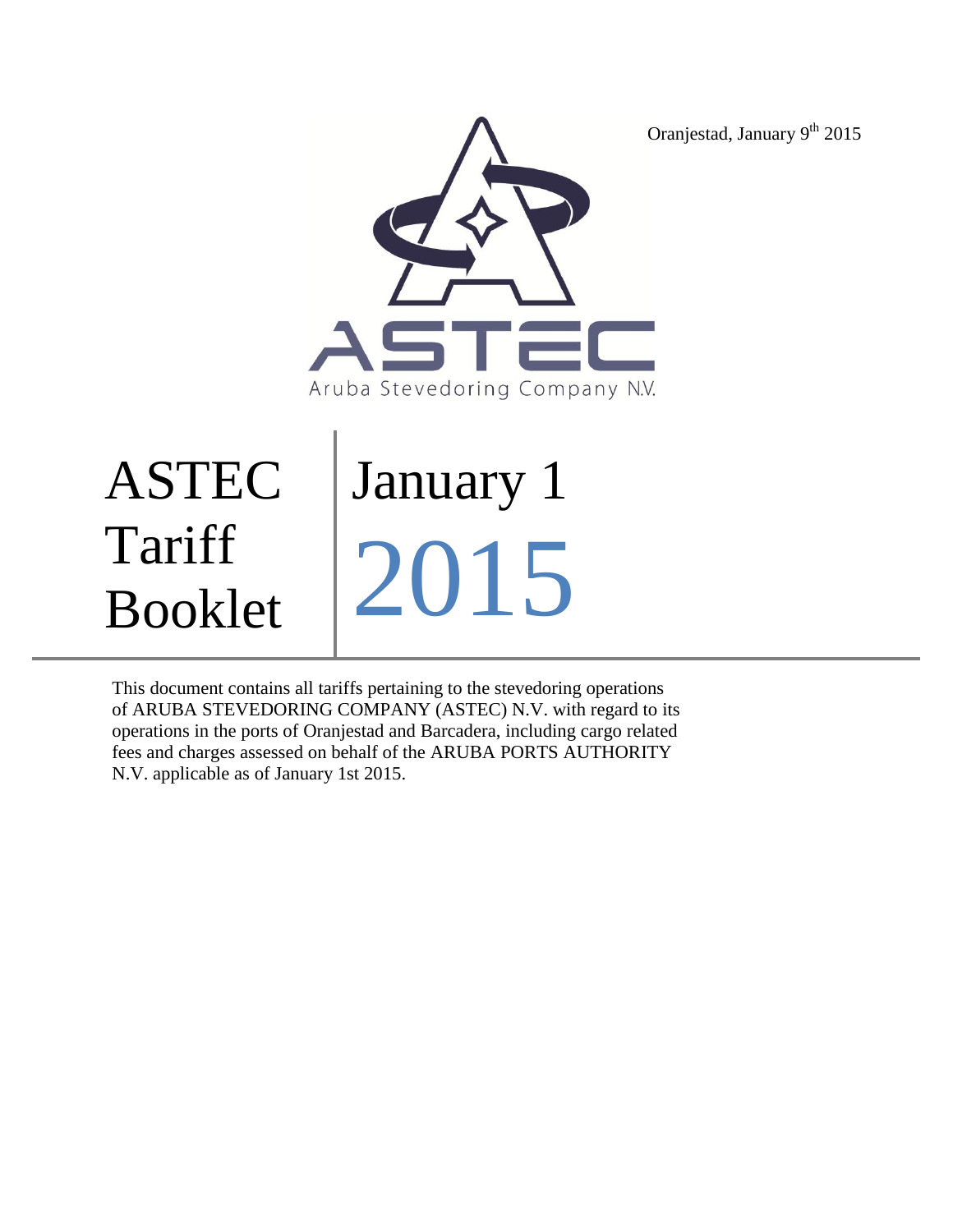#### **1. GENERAL CONDITIONS**

- A. All rates mentioned in this tariff are in Aruban Currency (Aruban Florins).
- B. On all work performed the General Conditions of ASTEC as deposited with the office of the recorder of the court of First Instance at Aruba will apply (annex B).
- C. Although ASTEC will endeavor to timely advise local agents of lines regularly serving Aruba of any changes in the rates and conditions mentioned in this booklet, same may change without notice.
- D. Cargo and/or containers and trailers stored with or being transported or handled by ASTEC are not and will not be insured by ASTEC against any risks whatsoever and ASTEC accepts no liability or responsibility for any damages to loss of cargo and/or equipment.
- E. Agents should advise ASTEC minimal 48 hours prior to arrival of any vessel and keep ASTEC informed of any changes in the arrival time and date. Correct documents such as discharge and loading stowage plans and lists should be provided to the operations department at least 24 hours prior to arrival of the vessel to prevent delays in starting the operations and to be able to provide a good service.
- F. ASTEC reserves the right to charge two (2) % interest per month or part thereof on any invoice not paid within 7 working days after the date of invoicing via fax or email.
- G. In addition to the ASTEC tariffs, ASTEC collects Terminal Utilization Charges (TUC), Surcharges(SUR) a fix amount and Crane rentals, on behalf of the Aruba Ports Authority N.V. Annex A contains an overview of the applicable tariffs for ASTEC and APA. The tariffs of the Container crane are as follows: AWG. 960,= per hour during normal hours and AWG.  $1110$ ,= per hour during overtime hours. Mobile crane tariffs: AWG. 500,= per hour and AWG. 550,= per hour during overtime hours. Annex A provides an overview of the applicable ASTEC and APA tariffs for the year 2015.
- H. Regardless of quantity of cargo/containers/trailers handled a minimum stevedoring charge of Awg. 2,670,= plus Surcharge (APA) will apply being a total of Awg. 3,650.16. Cargo operations related to so called "Barkjes" are exempt from this minimum stevedoring charges.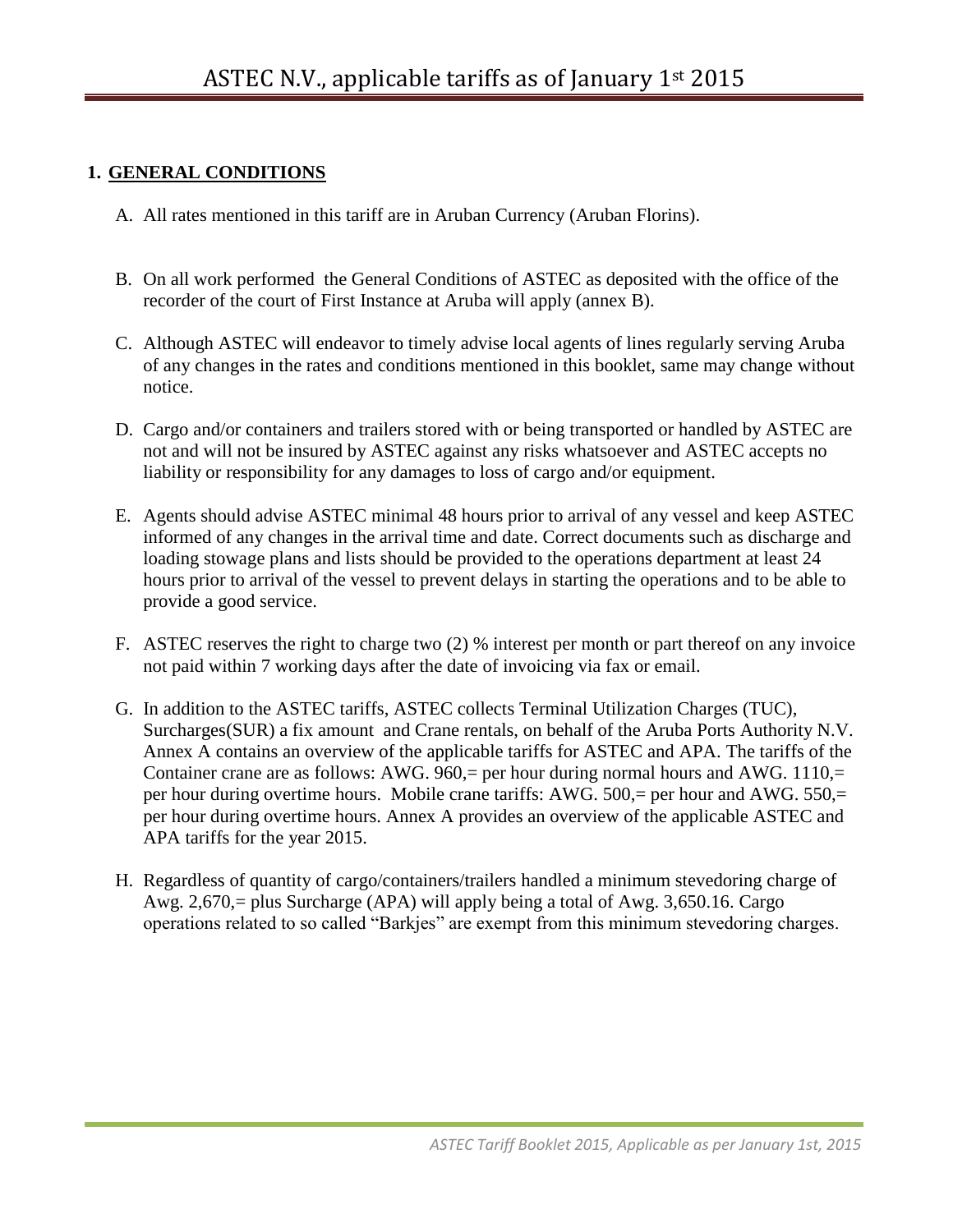## **2. CONTAINERS AND TRAILERS**

Loaded containers and trailers are subject to a "Full circle" tariff which covers discharge of the unit from the carrier, (excluding crane rental charges) hauling to stacking area, delivery and gate-control, and the same procedure upon return of the unit up to and including loading of the unit on the loading carrier (excluding crane rental charges). Distinctive "Full circle" tariffs apply to loaded containers discharged from a "LO-LO" type carrier and loaded containers and trailers discharged from a "RO-RO" - type carrier. The corresponding "full circle" tariff rates are as follows:

#### **A. Container/trailer size:**

|                              | "LO-LO" carrier | "RO-RO" carrier |
|------------------------------|-----------------|-----------------|
| $\geq 20$ ft                 | Awg. 477.00     | Awg. 528.00     |
| $\geq 40$ ft standard        | Awg. 682.00     | Awg. 732.00     |
| $\geq$ 40 ft highcube/dropfr | Awg. 805.00     | Awg. 854.00     |
| $\geq 45$ ft                 | Awg. 966.00     | Awg. 1016.00    |

Notes: The "Full circle" Tariff for containers/trailers irrespective size discharged empty, or related to "cultural, sport and tourism activities", or "TRANSHIPMENT" amounts to Awg**.** 172**=** per unit.

#### **B. Out of Gauge Units:**

- $\triangleright$  Discharge or load "Mobile trailers" larger than 40 ft: Awg.1,602,= per unit.
- $\triangleright$  Discharge or load "Mobile trailers" smaller than 40 ft: Awg.80, = per ton.
- $\triangleright$  Containers "over height/ over width/ over length" a surcharge of Awg. 171,= applies.

## **C. Lashing/Unlashing of Containers:**

- For lashing or unlashing of containers using "Lashing Bars 10 ft" Awg. 5.40 each bar.
- $\triangleright$  For lashing or unlashing of containers using "Lashing Bars 20 ft" Awg. 16.00 each bar.

## **D. Shifting Containers Etc.**

Shifting of containers/pinbox/hatchcovers etc will be charged as follows:

- $\triangleright$  Shifting on board Awg. 54, per unit.
- $\triangleright$  Shifting via shore Awg. 108, = per unit.

Shifting of trailers (special cargo) will be charged as follows:

- $\triangleright$  Shifting on board Awg. 107,= per unit
- $\triangleright$  Shifting via shore Awg. 215,= per unit

## **E. Use of Container Cranes:**

The aforementioned rates do not include any charges corresponding to utilization of the container gantry crane or any other shore-cranes.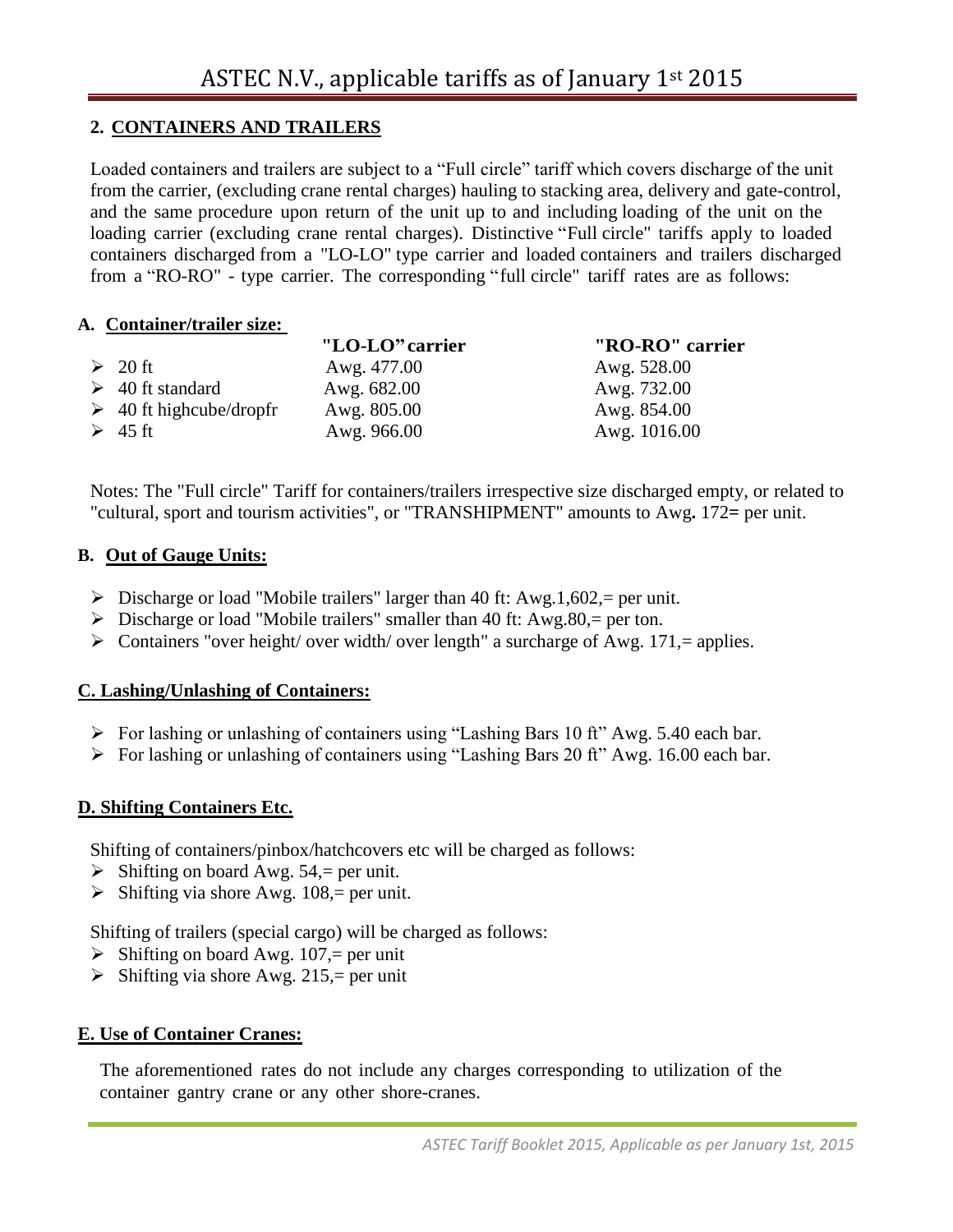## **F. Delivery on Chassis:**

FCL-Containers will be delivered on any chassis owned/operated or rented by the corresponding carrier or her agents as these chassis will be available within the port-area, for the availability and condition of which ASTEC is not responsible.

#### **G. Stripping of LCL Containers**

LCL-containers will be delivered to ASTEC where the cargo will be stripped from or stuffed into these LCL-containers, sorted, stored and delivered or received for which service the applicable tariff rate amounts to:

 $\geq$  Awg. 24.55 per 1,000 kilos with a minimum of 2000 kilos.

#### **H. Stripping of FCL Containers Containing General Cargo:**

Upon request of client, ASTEC will strip FCL container containing general cargo, where the same conditions and tariffs will be applied as for the LCL containers.

#### **I. Stripping of Containers Cars that do not start:**

 $\triangleright$  Upon request of client, ASTEC will strip containers containing cars that do not start, the rate will amount to: Awg. 80.60 per unit.

#### **J. Stripping of Containers Heavily Damaged Cars:**

- $\triangleright$  Upon request of client, ASTEC will strip containers containing heavily damaged cars that require assistance, the rate will amount to: Awg. 162.00 per unit.
- $\triangleright$  Prior to stripping a container containing such cars, it will be required that the owners or brokers signs a document in which ASTEC N.V. will be exonerated from any damage whatsoever during the stripping.

#### **K. Focal Point Fee:**

An additional focal point fee will be applied for all vessels for discharging/loading of containers or cargo, carrying cargo for different lines in case ASTEC has to produce separate billing for each line.

 $\triangleright$  The rate amounts to: Awg. 106.60 per line per call.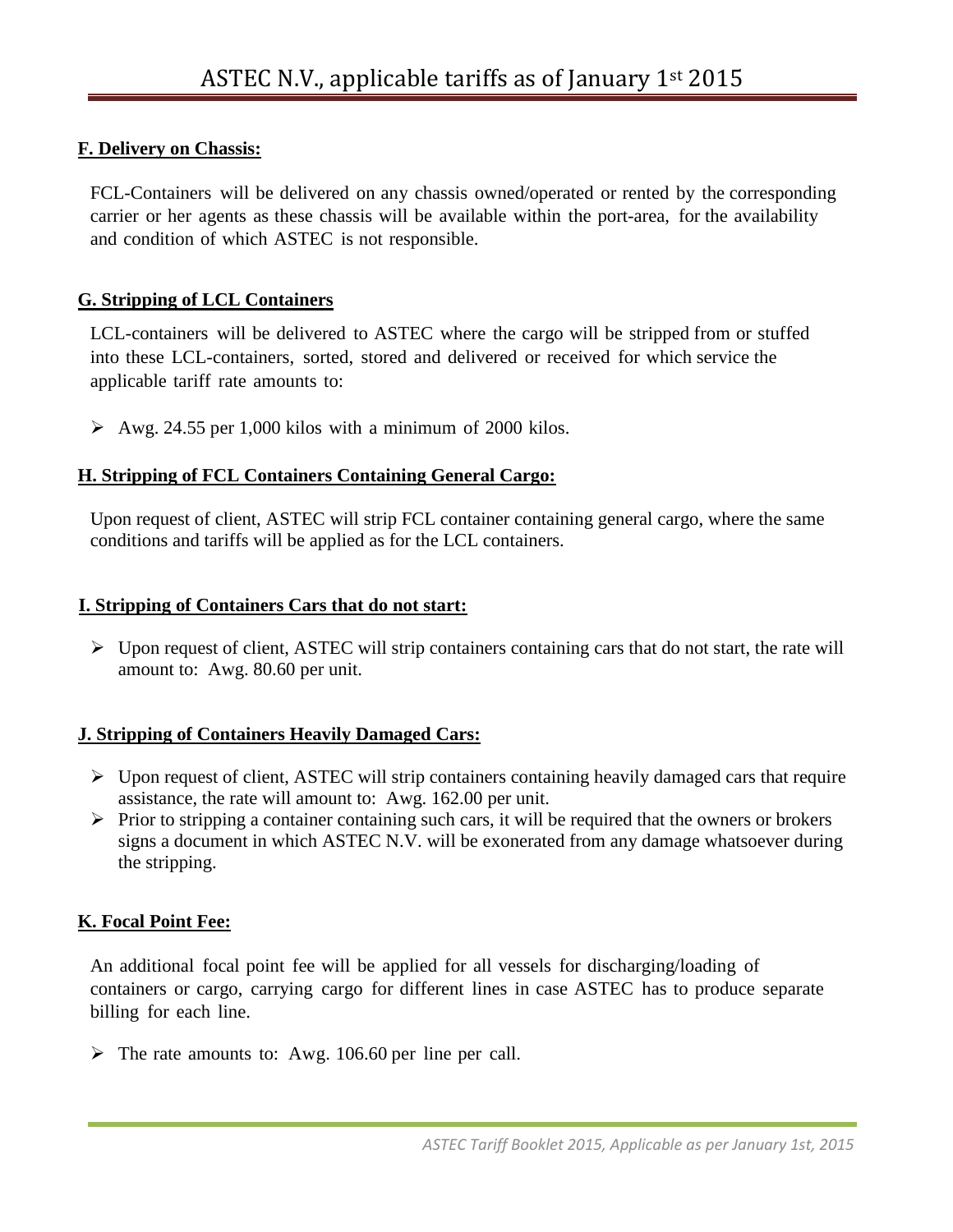#### **L. Plug-in Connections for Reefer Containers and Trailers:**

All reefer containers containing frozen or chilled cargo will be automatically hooked on to an electrical outlet at 16:00 hrs or upon discharge after 16:00 hrs. The following options are possible after submitting a written request from agent or client:

- $\triangleright$  Not to hook on a reefer to the electrical outlet.
- $\triangleright$  Once a reefer is hooked on to the electrical outlet and client or agent requires the same to be unplugged.

The total tariff to hook-on a reefer container or trailer amounts to:

Awg. 125,= per calendar day or part thereof.

Note: The aforementioned tariff covers the following services:

- 1. Attaching/Detaching to electrical outlets
- 2. Cost of furnishing electric outfit and power consumed
- 3. Recording of temperature of cargo whilst connected
- 4. Prompt reporting of malfunctioning of any reefer unit.

#### **M. Demurrage Charges Containers and Trailer:**

Full import containers/trailers do not pay any demurrage charges during a period of seven calendar days to be counted as from the day following the day of discharge. Effective the eight calendar day counted as from the day following the day of discharge a demurrage charge per container/trailer ir respective per period of seven calendar days or fraction thereof will be levied, until the container has left the port. Any charges on full import container/trailers have to be paid to ASTEC prior to withdrawal of any such full import container/trailer from the terminal. The demurrage charge is:

 $\geq$  Awg. 55.00 per period of seven calendar days or fraction thereof.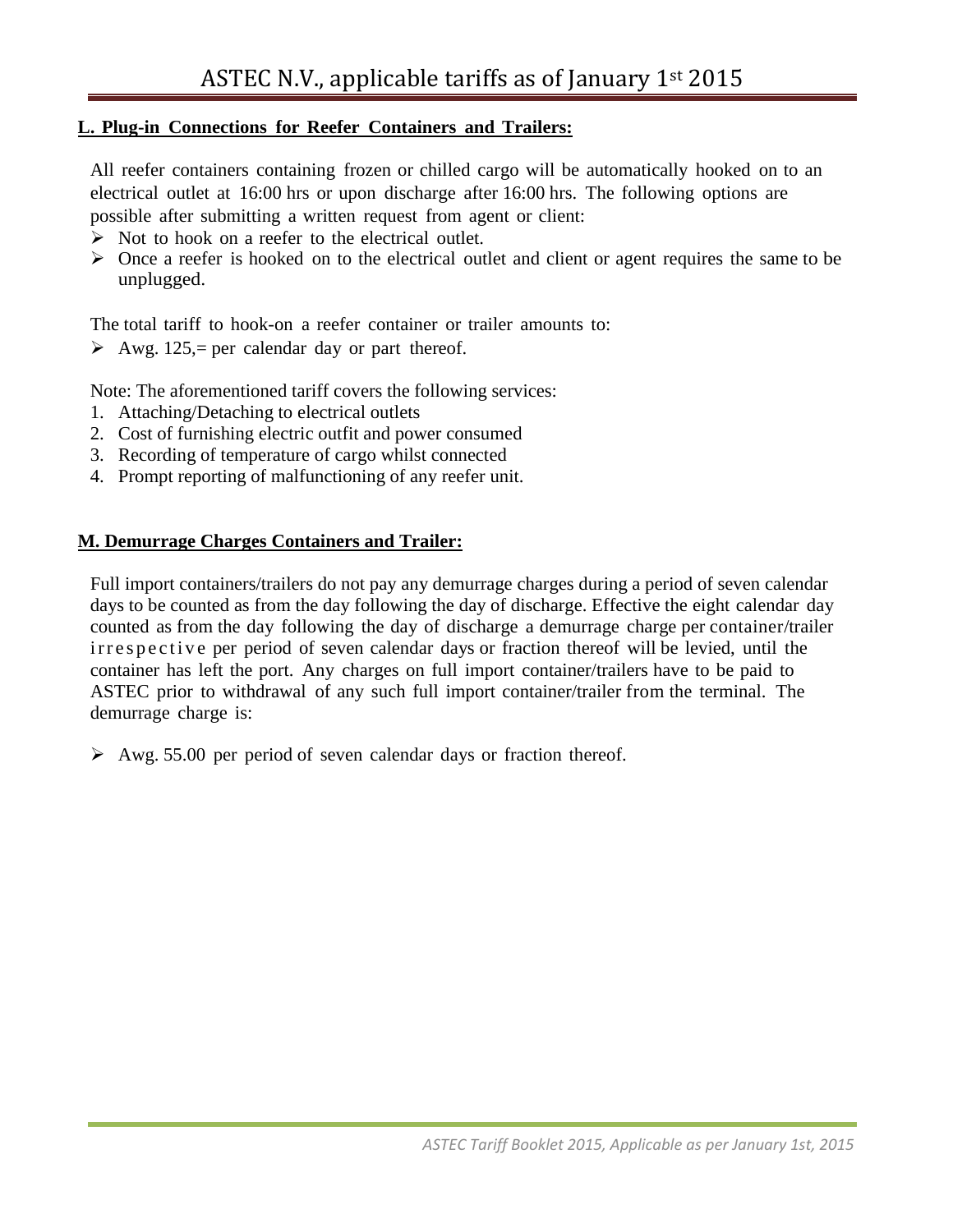#### **N. Storage Charges:**

Export containers/trailers are whether empty or loaded will be subject to a storage charge per unit per calendar day during which the container or trailer has been stored within the port premises of Oranjestad or Barcadera, excluding the day of return of the unit to the port and also excluding the day of loading of the unit on the export-carrier. Storage charges on export containers/trailers will be included in the stevedoring-invoice corresponding to the vessel on which the export units have been loaded.

- Awg. 1.50, = per 20 ft container per calendar day.
- Awg. 2.50, = per 40/45 ft container per calendar day.

## **O. Freezone Refund:**

Full containers loaded with transshipment cargo, ultimately destined to foreign final destinations will be eligible to receive a refund in case the client requesting the refund submit a copy of the corresponding S-900 Customs Model and the Container Bill of Lading to ASTEC within 7 business days, as of the date of Arrival of the inbound vessel as follows :

- $\triangleright$  Awg. 260, = per 20 ft container
- Awg. 462,= per 40/45 ft container

# **3. BREAKBULK GENERAL CARGO**

The rate for discharging or loading any type of general cargo irrespective total quantity from or on to a break-bulk type carrier amounts to:

 $\geq$  Awg. 80.00 per 1,000 kilos

The aforementioned tariff covers discharge from or loading on to vessels deck and holds utilizing vessels own ramp, derricks and/or deck-cranes, pier handling, warehouse handling, delivery and outside or warehouse storage of cargo for which storage charges and conditions apply as per the corresponding paragraph of this tariff booklet.

## **A. Transshipment Breakbulk**

The rate for discharging and reloading of any type of general cargo irrespective total quantity from and on to a break-bulk type carrier amounts to:

 $\geq$  Awg. 64.50 p e r 1,000 kilos discharge and reload.

Note: Covered storage area is very limited for transshipment cargo.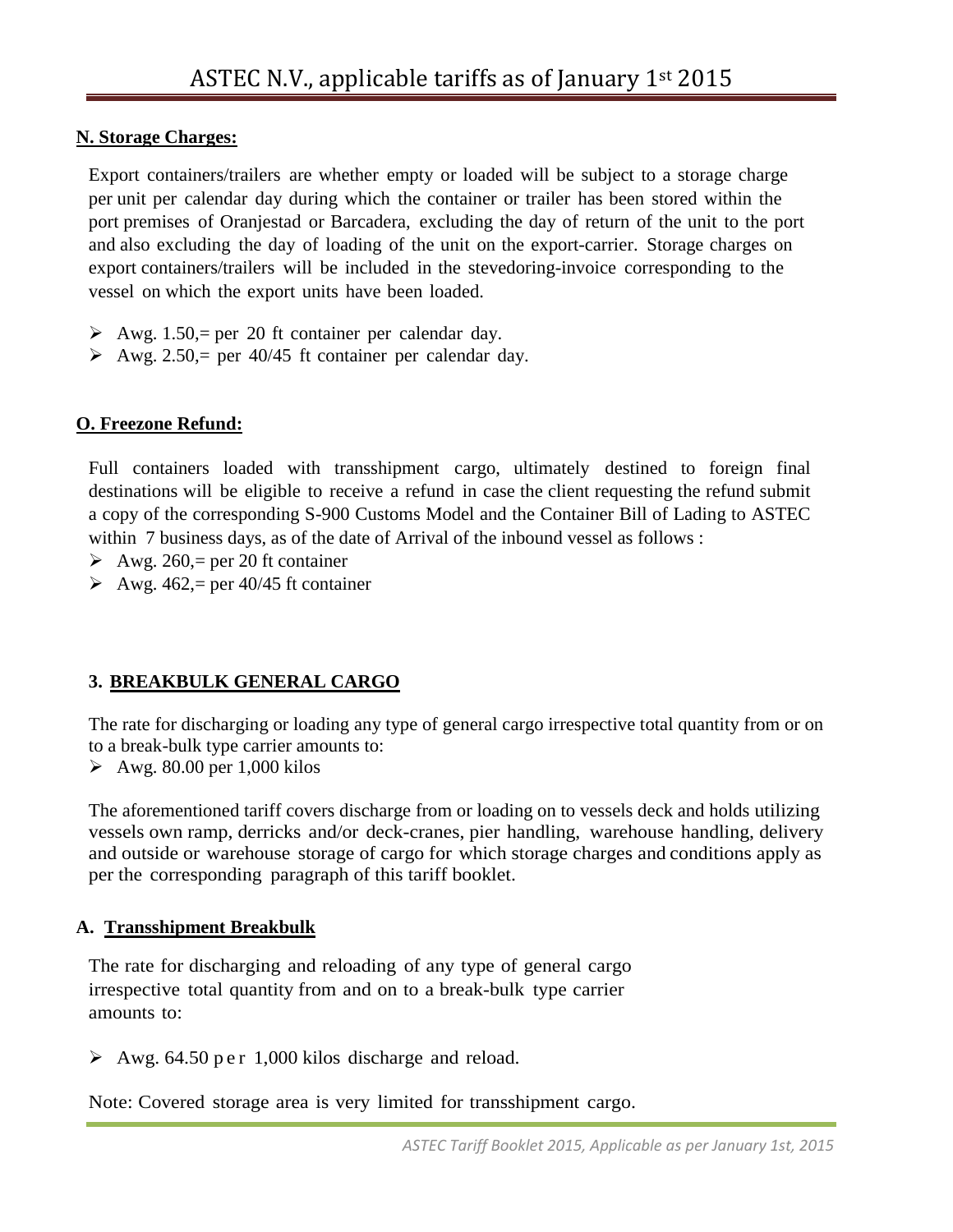# **4. CEMENT**

Bagged cement:

Discharge or loading of bagged cement on F.A.S. - basis will be performed at the rate of:

|                                                         | (Up to 20 moves/gang/hr.)   | (Over 20 moves/gang/hr.)      |
|---------------------------------------------------------|-----------------------------|-------------------------------|
| RO-RO                                                   | Awg. $25 = per 1,000$ kilos | Awg. $8.85$ , per 1,000 kilos |
| LO-LO Big Bags                                          | Awg. $25 = per 1,000$ kilos | Awg. $8.85$ , per 1,000 kilos |
| LO-LO small bags palletized Awg. $42$ , per 1,000 kilos |                             | Awg. 21.85,= per 1,000 kilos  |

The aforementioned tariff rate covers discharge or loading of bagged cement out of ( or on to) vessels deck and holds utilizing vessels own ramp, derricks and/or deck-cranes and pier handling for immediate transport out of the harbor area.

In case cargo has to be stored within the port area, only open-air storage will be provided. In case cargo will be stored within the port area after discharge or prior to loading, additional delivery-or receiving charges will apply to deliver or receive the bagged cement, as mentioned on page 8 (miscellaneous charges).

# **5. LUMBER, PLYWOOD AND/OR TIMBERS**

Discharge or loading of lumber, plywood and/or timbers on F.A.S. basis will be performed at the rate of:

 $\geq$  Awg. 19,80 per 1,000 kilos

The aforementioned tariff rate covers discharge or loading of loose and/or packaged lumber, plywood and timbers out of (or on to ) vessels deck and holds utilizing vessels own ramp, derricks and/or deck-cranes and pier handling for immediate transport out of harbor area. In case cargo has to be stored within the port area, only open-air storage will be provided. In case cargo will be stored within the port area after discharge or prior to loading, additional delivery-or receiving charges will apply to deliver or receive the bagged cement, as mentioned on page 8 (miscellaneous charges).

# **6. "BARKJES" BREAKBULK.**

The rate for discharging of normal general cargo from the so called "barkjes" by the crew with a minimum of 1,000 kilos amounts to:

 $\blacktriangleright$  Awg. 37,50 per 1,000 kilos.

The rate for discharging of "LUMBER/PLYWOOD" amounts to:  $\blacktriangleright$  Awg. 19,80 per 1,000 kilos.

The rate for discharging of "FRUITS AND VEGETABLES" amounts to:  $\blacktriangleright$  Awg. 16,70 per 1,000 kilos.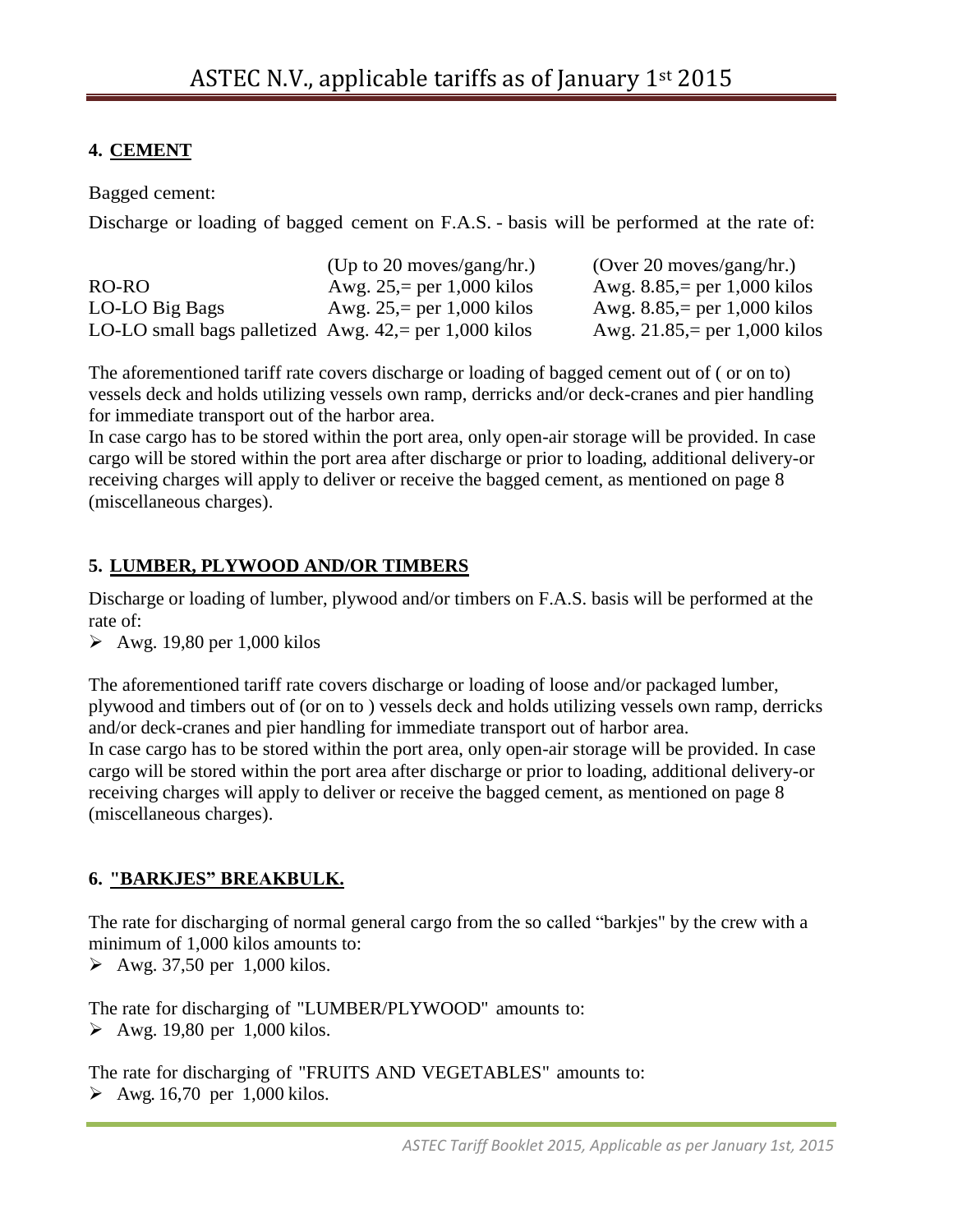## **7. VEHICLES AND TRANSIT VEHICLES**

Self driven vehicles will be handled at the following rates:

| Vehicle weight                                                  | Rates                                            |
|-----------------------------------------------------------------|--------------------------------------------------|
| $\triangleright$ Up to 1,000 kilos<br>From 1,001 to 2,000 kilos | Awg. $54$ , = per unit<br>Awg. $76$ , = per unit |
| $\triangleright$ Over 2,000 kilos                               | Awg. $80$ , = per 1,000 kilos                    |

#### Notes:

- A. Aforementioned rates apply to the discharge or loading of vehicles, and pier handling for immediate transport out of the harbor area.
- B. Carrier to provide gasoline or diesel oil for propulsion of the vehicles.
- C. In case vehicles have to be stored within the port-area they will be stored in open air.

#### **8. MISCELLANEOUS CHARGES:**

|   | $\triangleright$ Any toploader move not included in the "Full circle tariff": |                                    | Awg. $53.60$ per move                         |
|---|-------------------------------------------------------------------------------|------------------------------------|-----------------------------------------------|
|   | $\triangleright$ Any haulage move not included in the "Full circle tariff":   |                                    | Awg. $42.70$ per move                         |
|   | $\triangleright$ Use of forklift truck on an hourly basis:                    |                                    | Awg. $53.60$ per hour<br>or fraction thereof  |
|   | $\triangleright$ Use of toploader on an hourly basis:                         | (heavy loads or boat)              | Awg. 336.50 per hour<br>or fraction thereof   |
|   |                                                                               | (light loads pallets)              | Awg. $128.20$ per hour<br>or fraction thereof |
| ≻ | Unload a yacht to the quayside:                                               | Up to 35 Tons<br>Above 35 Tons and | Awg. 1,283.75                                 |
|   |                                                                               | Up to 45 Tons                      | Awg. 2,567.50                                 |
|   |                                                                               | Above 45 Tons                      | Awg. 3,594.50                                 |

An additional charge of minimum 2 hours APA crane rental will be applicable plus also a heavy/difficult (fragile) lift fee of Awg. 2000,= for yachts (special cargo) heavier than 35 tons.

Rental of buiscar/mafi on a daily basis:

- Awg. 21.35 per day for 20 ft container
- Awg. 32.00 per day for 40 ft container
- Truck rental to move chassis from field to parking lot: Awg. 26.80 per move.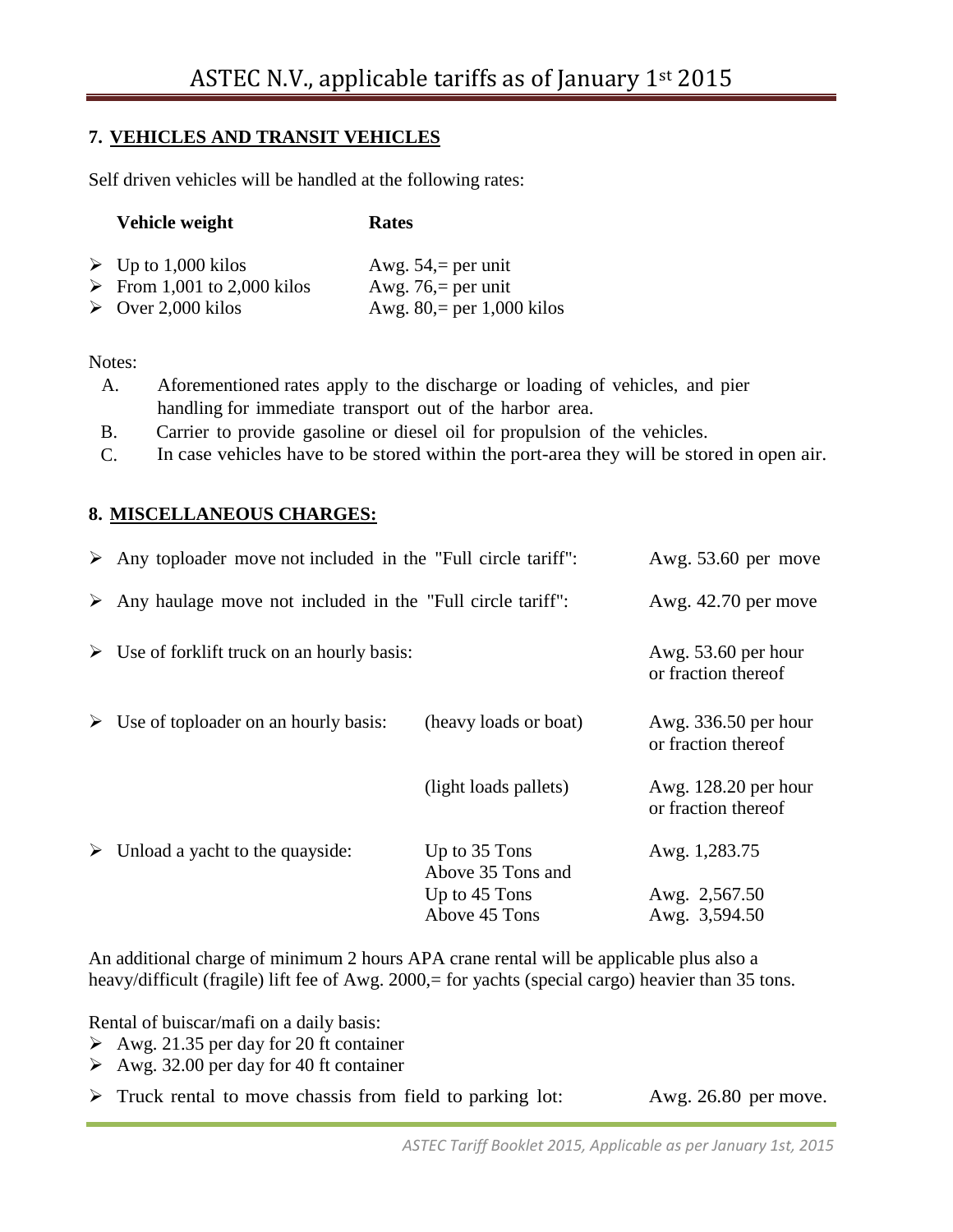## **9. OVERTIME RATES AND APPLICATION OF ASTEC TARIFF**

- A. The engagement of labor will be subject to the availability of same and work will be performed on normal workdays (Monday up to/including Friday) during the regular working hours being from 07.30 hrs to 24.00 hrs.
- B. The rates stated in this tariff booklet apply to work performed on the abovementioned workdays during regular shifts.

#### C. Overtime:

ASTEC may accept to perform work on workdays between 00.00 and 07.30 hrs. or on Saturdays, Sundays and/or Holidays. On such occasions, in case work is performed on workdays between 00.00 hrs and 07.30 hrs, on Saturdays from 00.00 hrs to 07.30 hrs and/or from 08.00 hrs to 16.00 hrs and/or from 16.00 hrs to 24.00 hrs, an overtime charge to the corresponding full circle tariff rates will be applied as follows:

1. Containers:

| <b>Size</b>       | Midnight/Saturdays | Sundays/Holidays |
|-------------------|--------------------|------------------|
| $\geqslant 20$ ft | Awg. $97 =$        | Awg. $194 =$     |
| $\geq 40/45$ ft   | Awg. $146 =$       | Awg. $291 =$     |

Charge applies to discharging as well as loading of containers in overtime in addition to the full circle tariff.

All types of work done on container vessels during the weekdays after midnight and on Saturdays except loading and unloading of containers are subject of overtime charges of 16% of the normal rate. All types of work done on container vessels on Sundays or holidays except loading and unloading of containers are subject of overtime charges of 32 % of the normal rate.

2. Breakbulk:

All breakbulk cargo discharged or loaded during the weekdays after midnight and on Saturdays, are subject to overtime charges of 16 % of the normal rate.

All breakbulk cargo discharged or loaded on Sundays or holidays, are subject to overtime charges of 32% of the normal rate.

#### 3. Minimum:

For all work performed in overtime, there will be minimum charges as follows: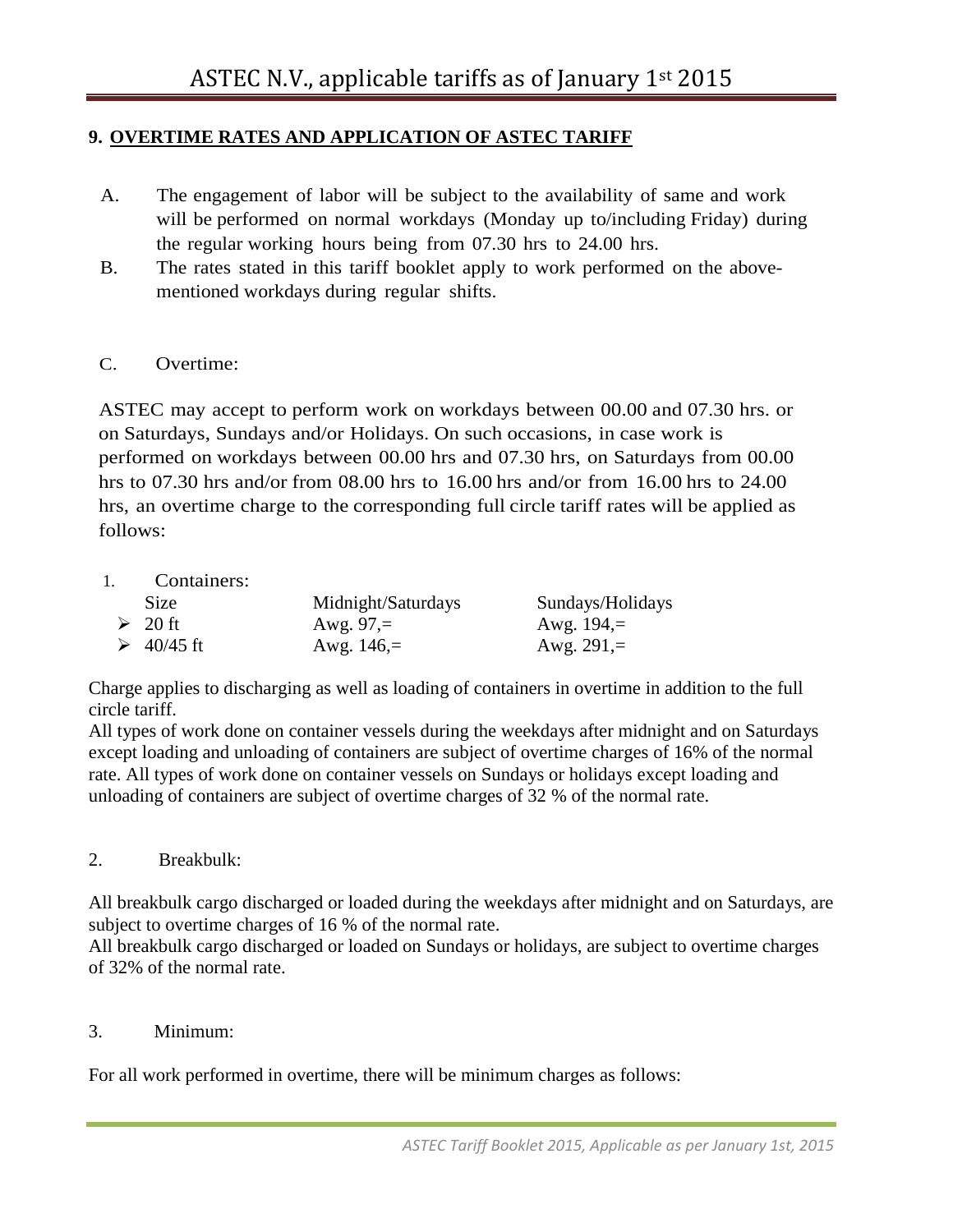Monday to Friday after midnight from:

- $\geq 00:00$  hrs to 00:29 hrs: Awg. 2,670,=
- $\geq 00:00$  hrs to 04:00 hrs: Awg. 5,705,=
- $\geq 00:00$  hrs to 7:30 hrs: Awg. 11,400,=

For all work requested and performed between 00:00 hrs to 7:30 hrs which is not continuation of the previous night shift, a minimum charge of Awg. 11,400.= will be applied.

Saturdays from:

00:00 hrs to 7:30 hrs and from 07:30 to 16:00 hrs and/or from 16.00 hrs to 24.00 hrs: Awg.  $11,400$ , = per shift.

Sunday/holidays from:

00:00 hrs to 7:30 hrs and from 07:30 to 16:00 hrs and/ or from 16.00 hrs to 24.00 hrs: Awg. 17,000,= per shift.

In case on request of agents ASTEC accepts to work on Saturdays, Sundays and/or Holidays, agents should notify ASTEC latest Friday, 15.00 hrs in writing, giving details of quantity/type of cargo to be handled and specifying shift(s) during which work should be performed. Same procedure applies to overtime during weekdays, which written notification should be received by ASTEC no later than 15.00 hrs. Once labor has been ordered and work cannot be performed due to any reason not caused by ASTEC, gangs will be dismissed and a guarantee payment of Awg.11,400,= will be charged on overtime requested during weekdays.

Except for cargo being handled on F.A.S. basis, all cargo containers and trailers will be delivered and/or received on normal workdays only from 07.30 hrs to 12.00 hrs and from 13.00 hrs to 16.00 hrs.

After normal business hours an overtime (delivery) charge determined on a seasonal basis will be applied.

D. Delivery:

Cargo, containers and trailers will only be delivered by ASTEC against proper written authorization by the local agent of the carrier and only after settlement of any charges due to ASTEC and/or the Aruba Ports Authority N.V.

E. Weight and/or Measurement

ASTEC reserves the right to weigh and/or measure any cargo for the application of this tariff, the weights and/or measurements so established shall be considered binding unless otherwise proven.